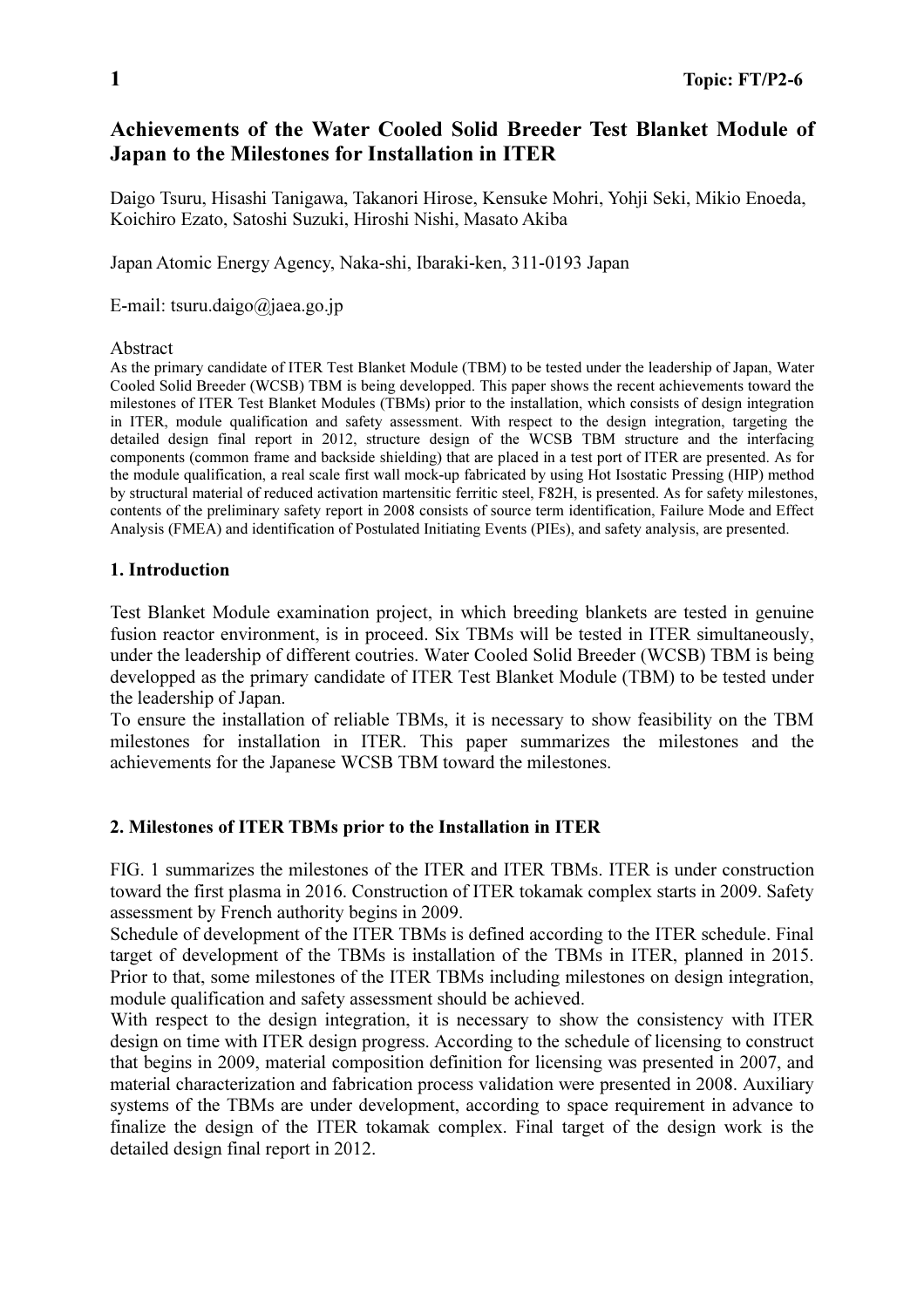As for the module qualification, it is necessary to show fabrication capability and the integrity of prototypical size mockup in corresponding operation condition before the delivery of the TBM to ITER. For the qualification, some milestones are required. Japan party supposed the following milestones; fabrication of a small-scale mock-up in around 2010, thermal examination of the small-scale mock-up in around 2011, manufacture of a real-scale mock-up in around 2012 and thermal examination of the real-scale mock-up in around 2014. Japan party will carry out the real-scale mock-up examination according to the schedule of the small scale mock-up examination, so that the fabrication and the examination of the small scale mock-up may be omitted.

As for safety milestones, preliminary safety report of Japanese WCSB TBM was presented to the ITER organization in June, 2007, for description of TBM in ITER Preliminary Safety Report issued in Jan. 2008. To achieve the TBM examination in ITER, Japan party should present safety assessment report of the TBM to the French authority and the report should be authorized, which is supposed to be in around 2010 - 2012. According to the requirements in the licensing process, the report consists of source term identification, Failure Mode and Effect Analysis (FMEA) and identification of Postulated Initiating Events (PIEs), and safety analysis.



FIG. 1 Milestones of TBMs toward the installation in ITER

#### 3. Progress of Structure Design of Interfacing Components

Toward the TBM final design report in 2012, structure design of the interfacing components between the WCSB TBM [1] and the ITER (common frame and backside shielding) has been developed. These interfacing components are placed in a test port of ITER, as shown in FIG. 2.

The structural materials of the TBM and the interfacing components are reduced activation martensitic ferritic steel F82H and SS316L, respectively. TBM is cooled with its own cooling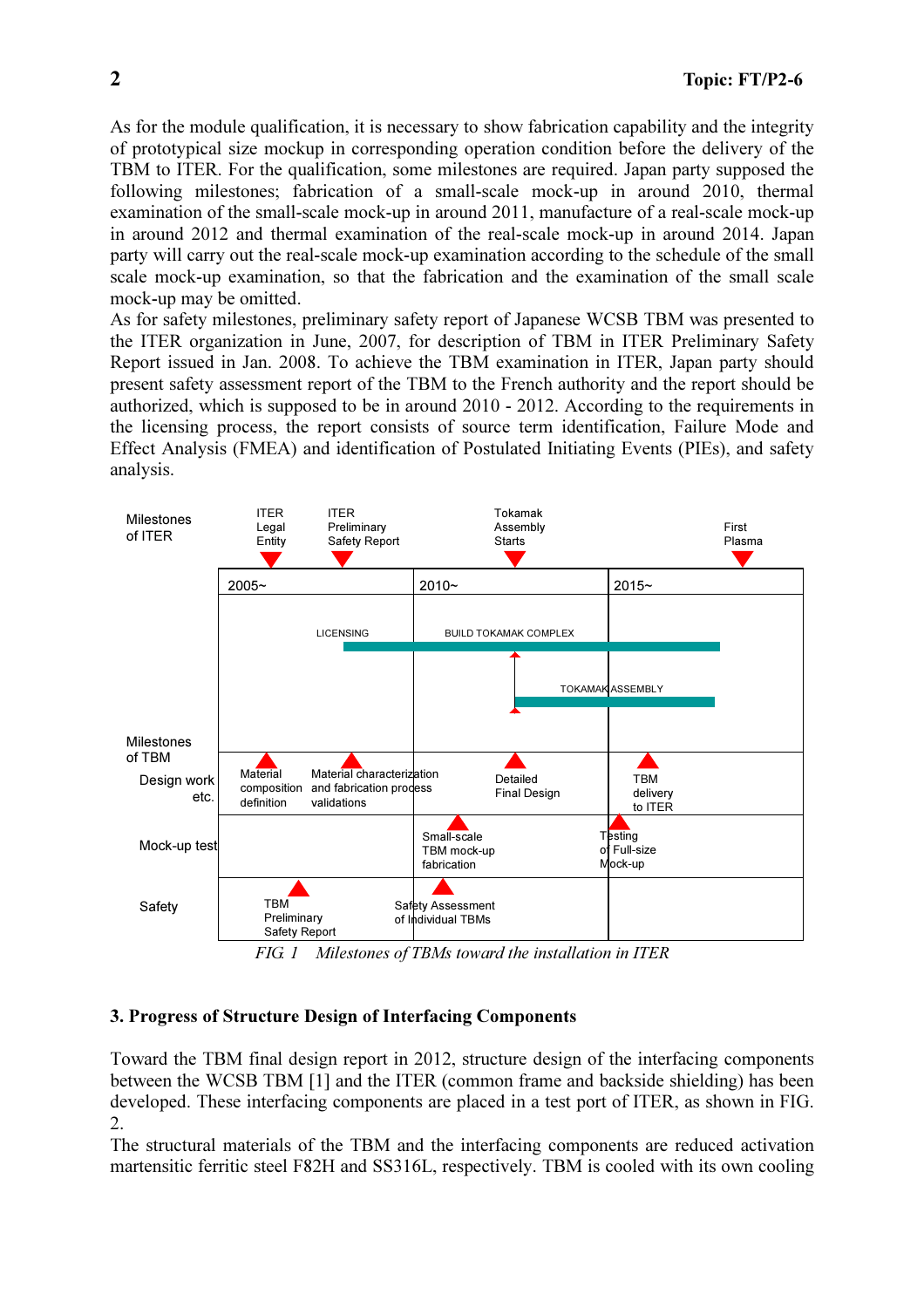system and the interfacing components are cooled with ITER tokamak cooling water system. In the outer box structure of the TBM, pebbles of tritium breeder and neutron multiplier are packed forming layers. Between the layers, membrane panels with cooling pipes are settled and remove heat of the pebble beds by coolant water. At the first wall, beryllium armor tiles are laid.

In the structure design of the backside shielding, fabrication procedure and replacement procedure were also considered. By the developed structure design, consistency with ITER port structure and TBM interface structure was confirmed.

TBM has some own auxiliary systems, i.e., cooling system, tritium recovery system and diagnostics and control system. The design and layout of the auxiliary systems of the WCSB TBM are presented to the ITER organization to clarify the space requirement and interfacing conditions with ITER facilities.



FIG. 2. Structure design of WCSB TBM structure and the interfacing components.

## 4. Achievement in Mock-up Testing

A real scale first wall mock-up was successfully fabricated by using Hot Isostatic Pressing (HIP) method by structural material of F82H. FIG. 3 shows appearance of fabricated mock-up and macro observation of the cross section of the first wall panel. Deformation of module structure after HIP was in the acceptable range from the view point of coolant flow distribution, heat removal capability and box fabrication. By the observation of HIP layer, it was confirmed that HIP joining process was successfully performed with no major pores along the HIP interface. High heat flux test with real cooling water condition of 15.5 MPa and  $280^{\circ}$ C is planned using this mock-up. HIP Joining technology of first wall Be armor is also important technology because it directly affects the endurance of armor tiles and consequently ITER operation, which is also developed [2]. Other essential R&Ds for the WCSB TBM also showed steady progress on investigation of mechanical behavior of breeder pebble beds, development of advanced breeder/multiplier pebble, neutron measurement technology for TBM and purge gas tritium recovery technology [3].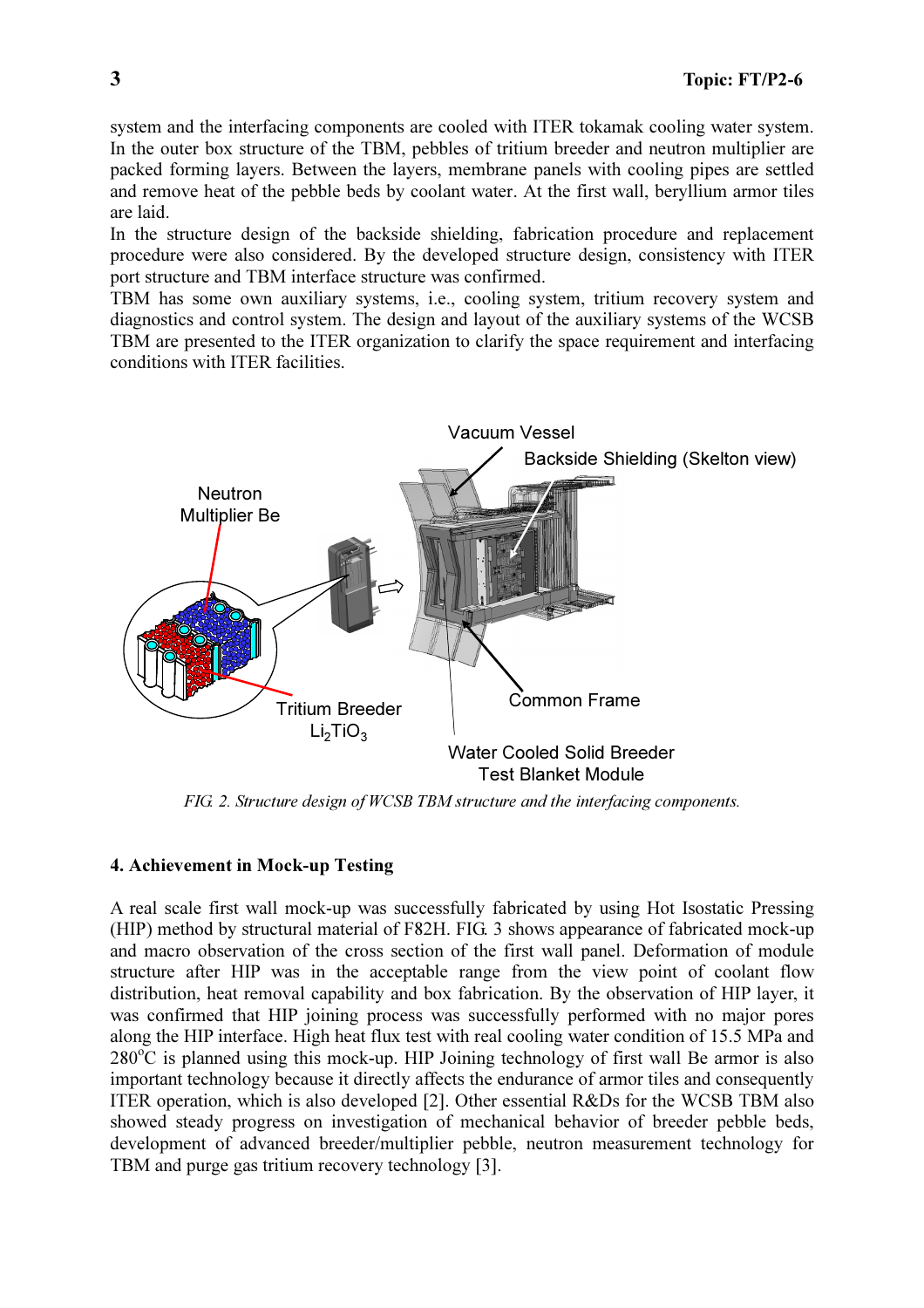

Appearance of fabricated real scale TBM First Wall Mockup by F82H



Macro observation of Cross section of the first wall

FIG. 3. Real Scale Mockup of the WCSB TBM

#### 5. Safety Assessments

Safety assessments including source term identification, Failure Mode and Effect Analysis (FMEA) and identification of Postulated Initiating Events (PIEs) [4], and safety analysis [5] are carried out.

#### 5.1. Source Term Identification

For the source term identification, i.e., nuclear heating, tritium breeding ratio (TBR), decay heat and induced activity have been estimated by nuclear analyses, including the two dimensional neutron and gamma ray transport analyses by DOT 3.5 [6], nuclear reaction analyses and decay heat analyses by APPLE-3 [7] and time evolutions of induced activities evaluation by ACT-4 [8]. According to the estimation, maximum nuclear heating of TBM is as 11.4 W/cm<sup>3</sup> in F82H at first wall, total decay heat of the TBM is 48.2 W/cm-height after 1 second and 0.38 W/cm-height after 1 year and the induced activity of the TBM is estimated to be about  $2\times10^{14}$  Bq/kg of 1 day after shutdown. Tritium production of the TBM is estimated to be  $5.0 \times 10^{13}$  Bq/fusion power days (FPD) (0.134 g-T/FPD).

As the tritium is produced in the TBM and recovered in the TRS, the produced tritium is distributed in these components. Tritium inventory in purge gas is estimated by multiplying tritium concentration and volume of purge gas as  $9.62 \times 10^{11}$  B q/m<sup>3</sup>  $\times$  0.34 m<sup>3</sup> = 3.3×10<sup>11</sup> Bq = 1 mg. Tritium inventory in the breeder pebble beds is estimated to be  $1.37 \times 10^{12}$  Bq for  $37 \text{ kg Li}_2 \text{TiO}_3$  pebbles, by the Nishikawa's tritium transport model [9].

A part of the generated tritium is considered to permeate into water coolant. Tritium permeation rate is estimated using Doyle's transport formulas [10] and Serra's method [11] and the maximum amount of tritium permeated into coolant after 10 years ITER operation is estimated as  $8.1 \times 10^{14}$  Bq (2.2 g-T). It is noted that this esitimation is very conservative and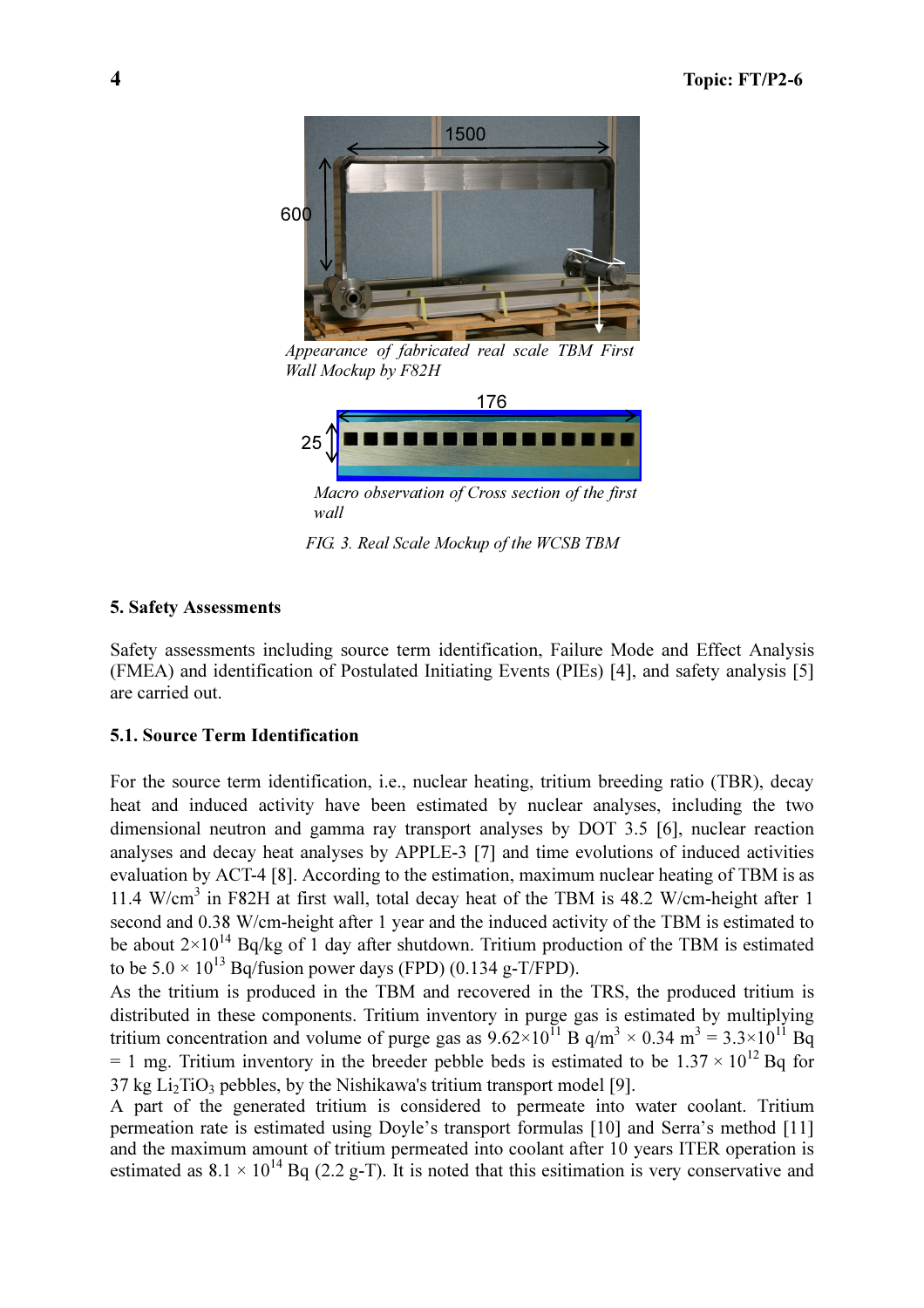these values are thought to be more than tenth larger than the real situation.

Activated corrosion product (ACP) generation is evaluated from the result of F82H corrosion experiment [12]. Total amount of ACP is estimated to be 0.0235kg, which is corresponding to  $9.64 \times 10^{11}$  Bq. It is noted that this estimation is conservative and these values are larger than the real situation.

## 5.2 FMEA and PIEs

To clarify the potential accident scenarios, Failure Mode Effect Analysis (FMEA) has been carried out for the WCSB TBM. According to the results of the FMEA, the possible event sequences were identified for the purpose of the quantitative analysis of their hazards. From these possible event sequences, representative events were selected so that they could become envelope cases of all possible events. Such representative events are called Postulated Initiating Events (PIEs). The selected PIEs have been categorized into the following three groups;

(A) PIEs about release of radiological isotopes

In normal condition, Radiological Isotope (RI) inventories are contained by physical barriers. The PIEs of this group are caused by rupture of the barriers. Exposure of the public due to the release of RI must be evaluated.

(B) PIEs about pressurization

The PIEs of this group are caused by rupture of a pressure boundary, e.g., pipes of cooling systems. Maximum pressures of the pressurized compartments must be evaluated.

(C) PIEs about heatup of the TBM

The PIEs of this group are caused by degradation of cooling or excessive heat load unexpected by the design. The maximum temperature of components and the soundness of the boundaries must be evaluated.

Safety evaluation of the WCSB TBM has been carried out on each PIE group.

## 5.2.1 Evaluation of PIEs about Release of Radiological Isotopes (A)

PIEs in group (A) are categorized into the following subgroups by each RI inventory;

(A1) Release of RI from the Vacuum Vessel (VV)

Tritium of 1 kg and radioactive dust (Be, C and W) of several hundreds kg.

(A2) Release of RI from the purge gas.

```
Tritium of 3.3 \times 10^{11} Bq = 1 mg.
```
(A3) Release of RI from the cooling system

Tritium of  $9.8 \times 10^{14}$  Bq = 3 g (after 140 FPD operation) and Activated Corrosion Products (ACP) of 0.0235 kg,  $9.64 \times 10^{11}$  Bq (after 140 FPD operation).

FIG.4 shows the RI inventories and possible releasing paths of the RI inventories.



FIG. 4. PIEs about Release of Radiological Isotopes.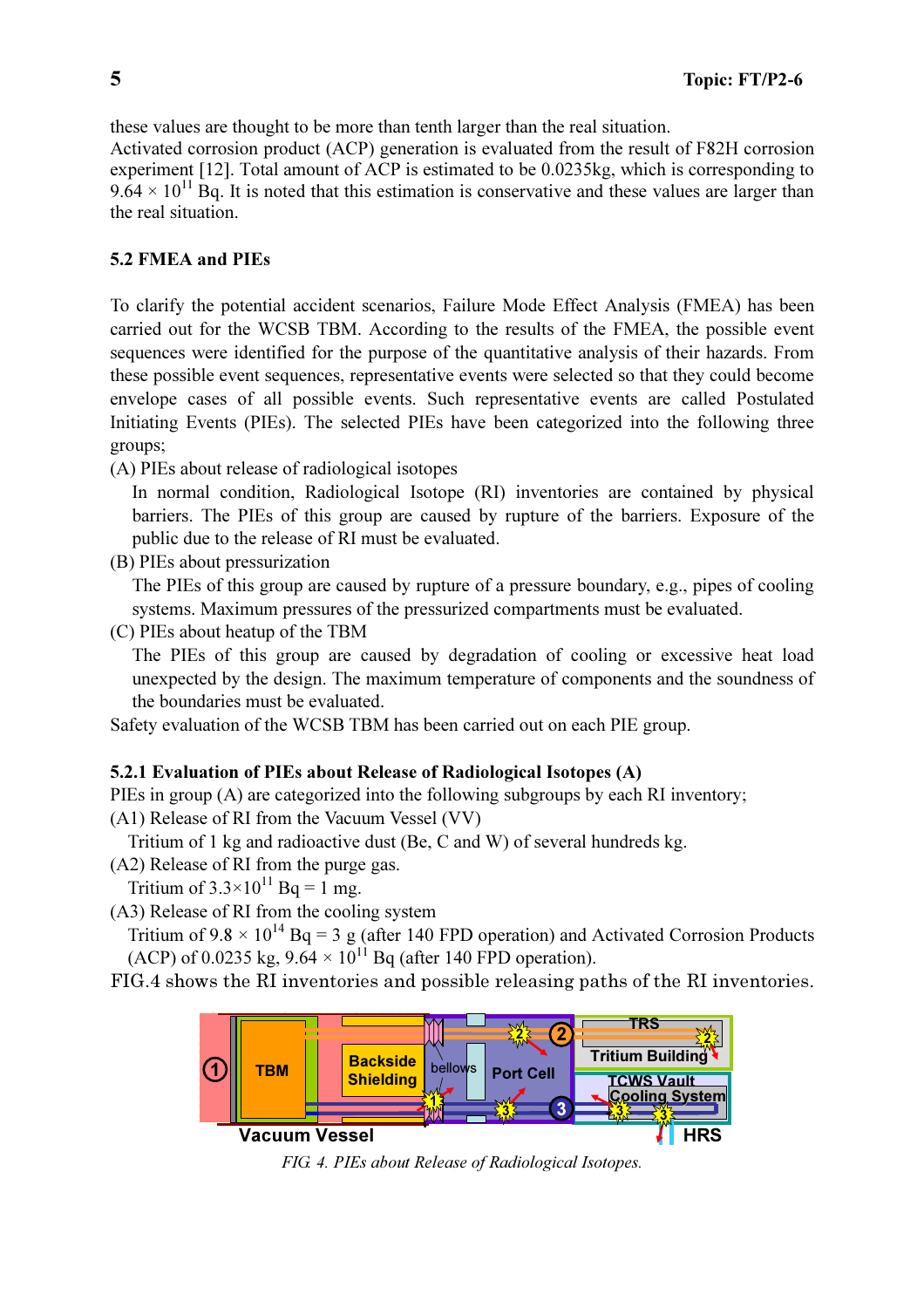The PIE sub-group (A1) PIEs about release of RI from the VV, consists of only one PIE, release of RI inventory in the VV into port cell. The PIE is caused by rupture of the bellows at the backside shielding for a TBM-related pipe penetrating through the VV boundary. This PIE is equivalent to an ITER PIE, which is evaluated in the ITER safety assessment [13]. The result of the assessment is referred and it is confirmed that the total amount of released RI is below the release guideline of ITER project.

For the PIE sub-groups (A2) release of RI in the purge gas and (A3) release of RI in the cooling system, total amount of the RI inventory was so small that the estimated release amounts of RI were below the release guide line (5 g tritium and 50 g activated dust), even in the case of the release of the whole RI.

## 5.2.2 Evaluation of PIEs about Pressurization (B)

The PIEs of group (B) are caused by a rupture of pressure boundary, e.g., pipes of cooling systems. In such cases, the maximum pressure in each pressurized compartment should be evaluated. As shown in FIG.5, PIEs in this group are categorized as follow;

- (B1) Pressurization of the TBM box structure due to rupture of pipes in the TBM and ingress of coolant
- (B2) Pressurization of VV due to rupture of pipes and ingress of coolant
- (B3) Pressurization of port cell due to rupture of pipes and ingress of coolant
- (B4) Pressurization of TCWS vault due to rupture of pipes and ingress of coolant



FIG. 5. PIEs about Pressurization.

For (B1) pressurization in the TBM, there is no sufficient pressure relief line. Therefore, once the TBM box structure is pressurized, the maximum pressure is predicted to reach nearly the normal operational pressure of the cooling system, 15 MPa. Therefore, the TBM is designed with the design pressure of 15 MPa so that plastic collapse of the TBM box structure can be avoided in the case of internal pressurization.

In cases (B2), (B3) and (B4), pressure relief system is planned in each compartment for the mitigation of over-pressurization. In these cases, the maximum pressure is needed to be evaluated, with consideration of the flow balance between the blow down through the rupture point of the cooling system and the flow through the pressure relief line to pressure boundaries, e.g., the suppression chamber and the ventilation system. For such evaluation, a one-dimensional simplified analysis was performed using TRAC-PF1 code [14]. According to the analysis, no severe overpressure is resulted in cases (B2), (B3) and (B4).

## 5.2.3 Evaluation of PIEs about Heat-up of the TBM (C)

The PIEs of this group are caused by degradation of cooling or excessive heat load unexpected by the design. PIEs in this group are considered as follow;

(C1) Loss of cooling of the TBM during plasma operation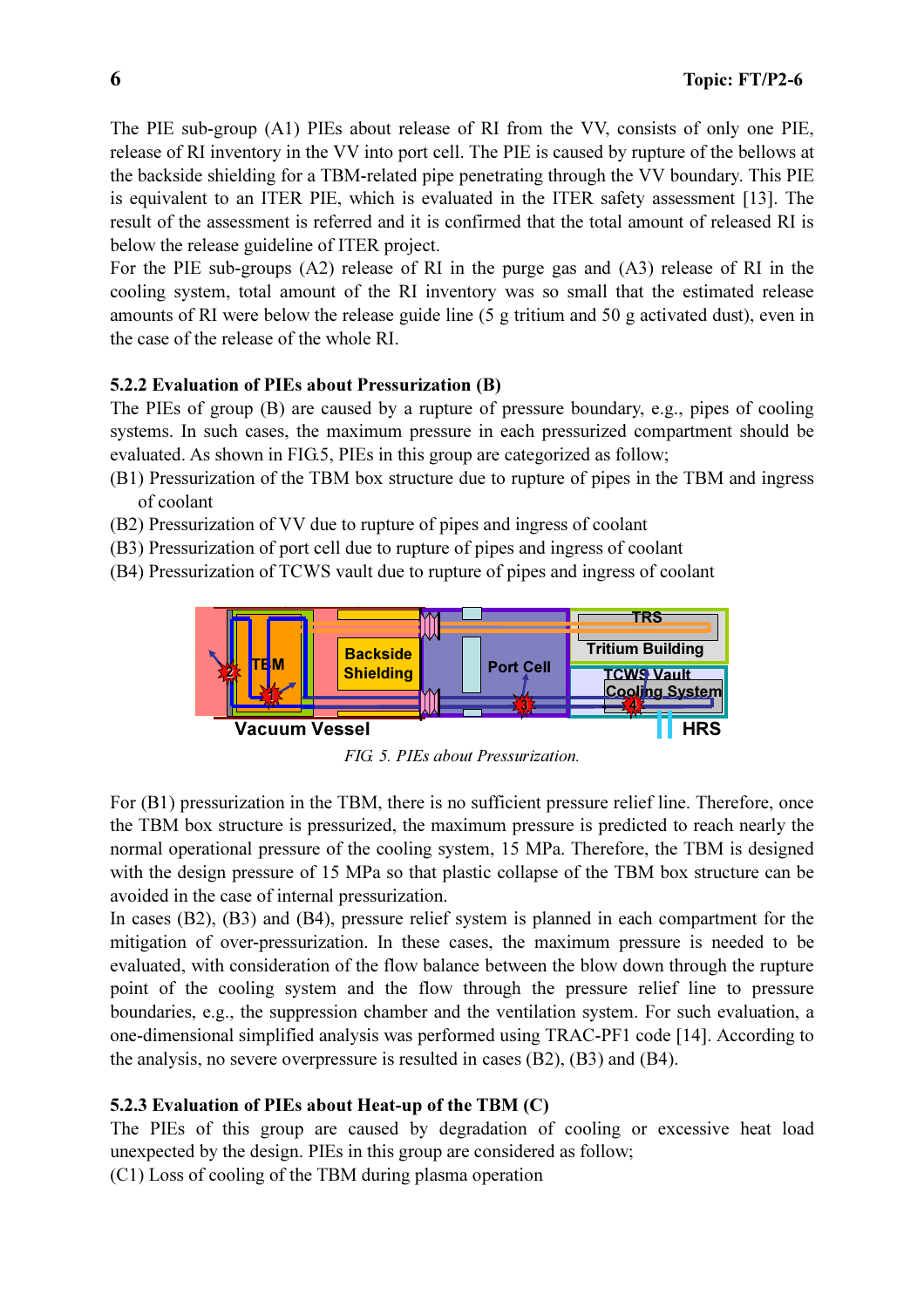Heat-up of the TBM due to loss of cooling during plasma operation is evaluated. After plasma termination, heat balance is to be evaluated between residual heat of the TBM by decay heat of induced activities and cooling by thermal radiation.

(C2) Ingress of coolant into the TBM during plasma operation

Rupture of a cooling channel in the TBM box structure is assumed. The cooling system is assumed to continue its operation. The discharged coolant in the TBM causes heat source by chemical reaction between beryllium pebbles (neutron multiplier) and the discharged water, in addition to the nuclear heating of the TBM during plasma operation.

(C3) Loss of off-site power after ingress of coolant into the TBM Loss of off-site power, i.e., plasma disruption and loss of cooling, is assumed after the event sequence (C2). Heat balance with the decay heat, the chemical reaction between beryllium and water and the cooling by thermal radiation is to be evaluated.

Evaluation of the effect of heat-up events has been performed by using a one-dimensional thermal conduction calculation code. By concluding the results of the analyses, the following safety design strategy is clarified to be effective for the WCSB TBM.

(i) The WCSB TBM should be designed so that no cooling pipe rupture can be guaranteed after the loss of cooling and the heat-up of the TBM.

(ii) Cooling system of the TBM should be designed to continue operation even after the ingress of the coolant into the TBM.

## 6. Summary

The milestones and the achievements of the WCSB TBM are summarized. The milestones includes structural design work, qualification and safety assessments.

(1) Concerning the structural design work, proceeding of the TBM design work and the interfacing structures of the TBM are presented.

(2) Concerning the qualification, real-size mock-up fabrication is presented.

(3) Concerning the safety assessment, source term identification, FMEA and safety analyses are presented.

## References

- [1] M. Enoeda, et al., "Overview of design and R&D of test blankets in Japan", Fusion Engineering and Design 81 (2006) 415–424.
- [2] T. Hirose, et al., Structural material properties and dimensional stability of components in first wall components of a breeding blanket module, Fusion Eng Des (2008), doi:10.1016/j.fusengdes.2008.06.023
- [3] H. Tanigawa, et al., "R&D Activity on Solid Breeder Test Blanket Module in Japan", this conference.
- [4] D. Tsuru, et al., "Recent Progress in Safety Assessments of Japanese Water Cooled Solid Breeder Test Blanket Module", Fusion Eng Des (2008), doi:10.1016/j.fusengdes.2008.06.056
- [5] D. Tsuru, et al., "Heatup Event Analyses of the Water Cooled Solid Breeder Test Blanket Module", Fusion Eng Des (2008), doi:10.1016/j.fusengdes.2008.07.008
- [6] W.A. Rhoades, F.R. Mynatt, The DOT-III two-dimensional discrete ordinates transport code, ORNL-TM-4280, 1973.